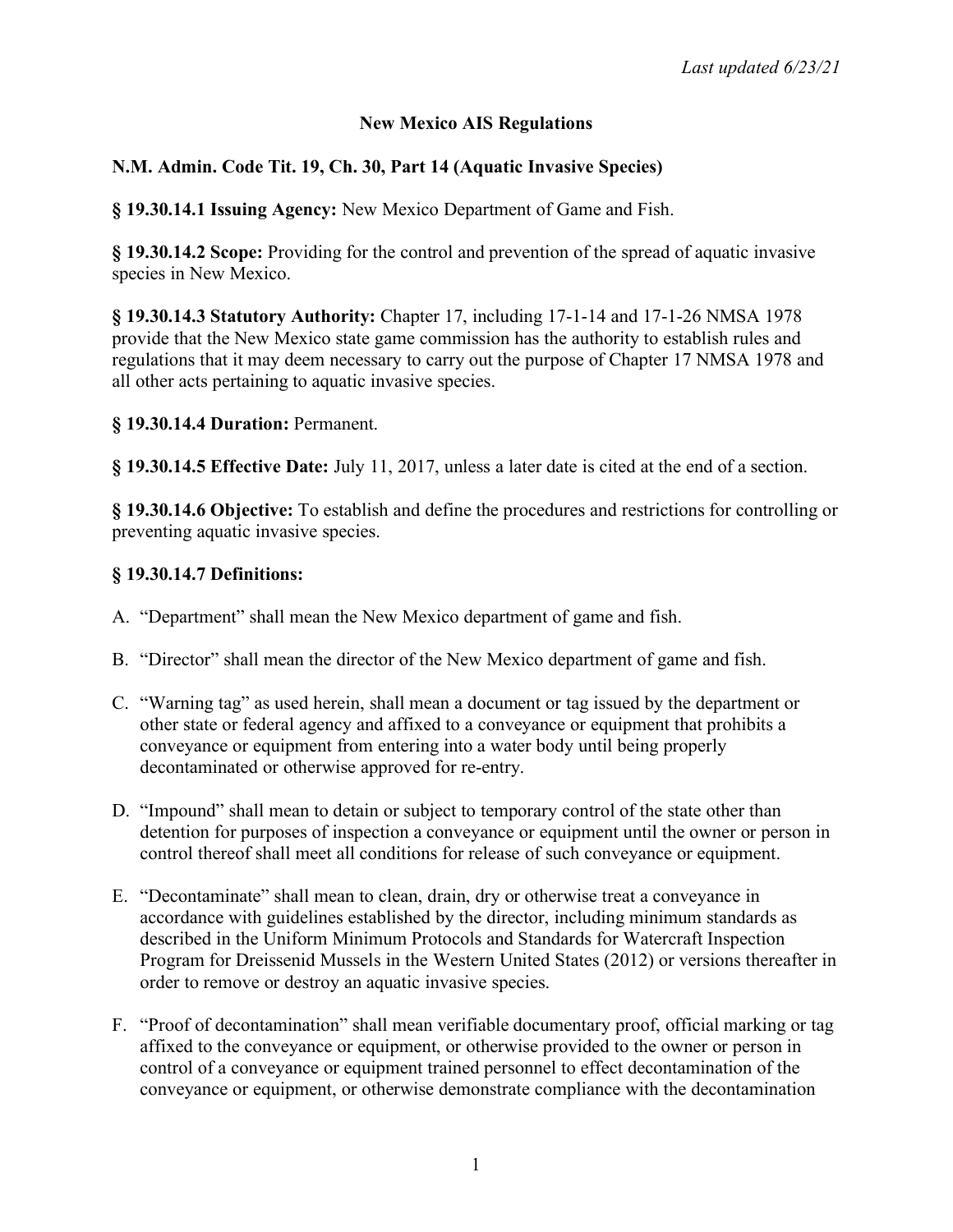requirement established by the director; such certification shall be valid only until the conveyance or equipment re-enters a water body.

- G. "Trained personnel" means individuals who have successfully completed the United States fish and wildlife service's aquatic invasive species watercraft inspection and decontamination training, level I, level II or an equivalent training recognized by the director.
- H. "Watercraft inspection and decontamination seal" shall mean a device issued by trained personnel that attaches the conveyance or equipment to the trailer to indicate that the conveyance or equipment has not been launched since it was last inspected or decontaminated, and is accompanied by a receipt.

## **§ 19.30.14.8 Warning Tag:**

The director shall prescribe and procure the printing of warning tags to be used for the state to identify any conveyance or equipment known or believed to contain an aquatic invasive species or a conveyance or equipment leaving an infested water body without being decontaminated.

- A. Trained personnel may affix a warning tag to any conveyance or equipment known or believed to contain aquatic invasive species, based upon its point of origin or exposure to infested water, unless the person in control of such equipment or conveyance has proof of decontamination, or can otherwise demonstrate that the equipment or conveyance is not infested.
- B. Trained personnel may affix a warning tag to a conveyance or equipment if they have reason to believe aquatic invasive species may be present and the person operating or in control of such conveyance or equipment refuses inspection.
- C. Each warning tag shall be affixed on boats and other similar vessels within 12" of the boat number on the port (left) side, to the windshield of the conveyance or equipment, or in the case where a transport company is transferring the conveyance or equipment, via United States mail, electronic mail or hand delivery to both owner and transport company. In cases where no boat number is found the warning tag shall still be affixed in the same general location.
- D. Each warning tag shall be individually affixed to all other conveyances and equipment in the most visible manner possible.
- E. No warning tag may be removed except by trained personnel or a person or entity certified by the director and only if the respective personnel, person or entity is acting in their official capacity and has inspected the conveyance or equipment, satisfied that proper decontamination or elimination of aquatic invasive species has occurred.

## **§ 19.30.14.9 Impoundment of Conveyance or Equipment:**

A. Any law enforcement officer may impound any conveyance or equipment if warning tagged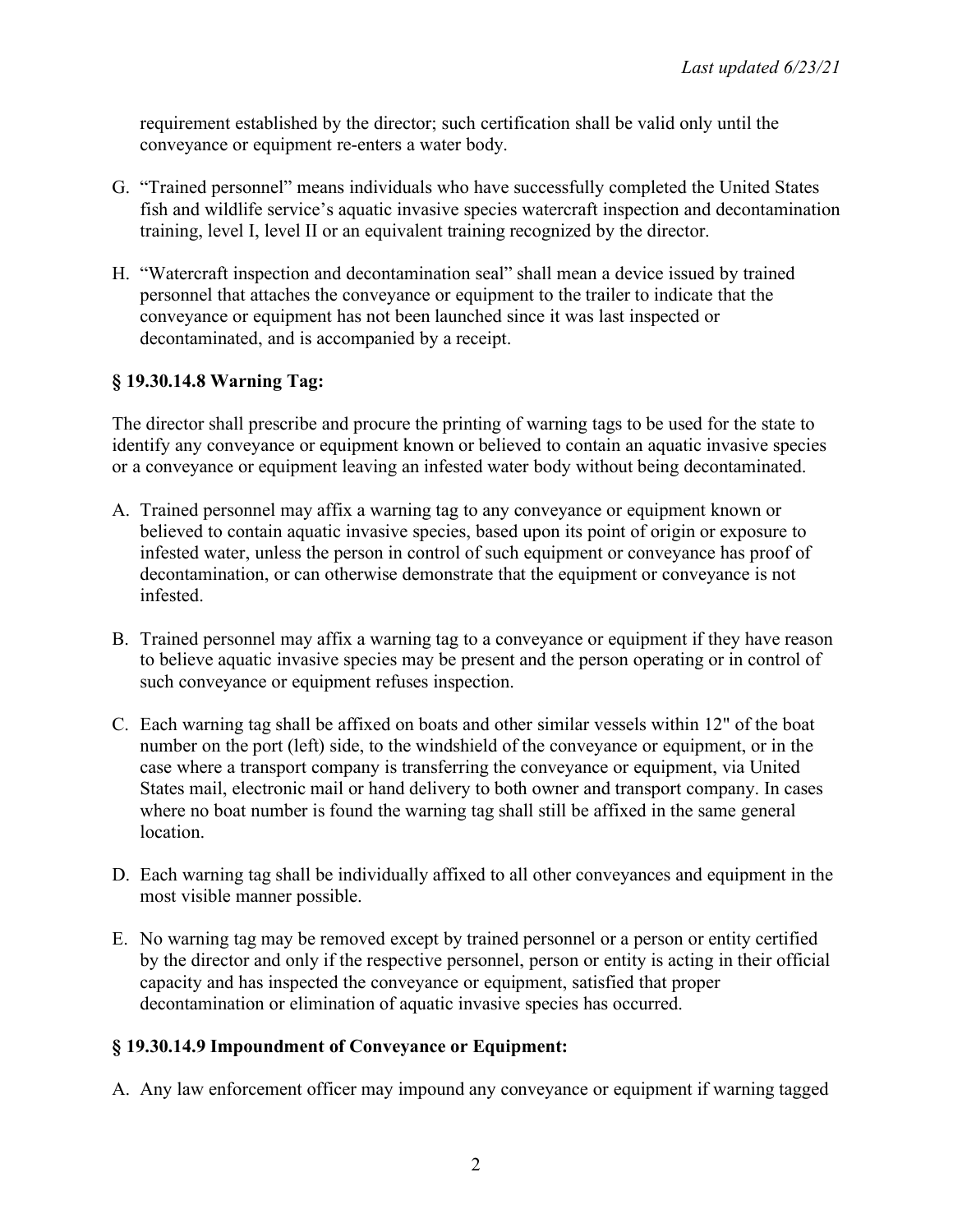and the conveyance or equipment is currently in or entering a water body.

- B. Any law enforcement officer may impound any conveyance or equipment known or believed to contain aquatic invasive species if such conveyance or equipment is currently in a water body or the person operating or in control of such conveyance or equipment fails to follow the enforcement officer's command to immediately prevent such from entering or remaining in a water body.
- C. A warning tag shall be immediately affixed to any conveyance or equipment impounded pursuant to Subsection B above.
- D. Any impounded conveyance or equipment shall only be released from impoundment:
	- (1) upon receipt of satisfactory proof that decontamination requirements as prescribed by the director have been met; or
	- (2) upon receipt of a conditional release from the director wherein the owner or person responsible for the conveyance or equipment agrees to the specific terms and conditions that require immediate decontamination followed by an inspection to verify decontamination has occurred.
- E. It shall be the responsibility of the owner of any impounded conveyance or equipment to pay all costs, including storage fees, decontamination charges and towing associated with the impoundment and to reimburse any agency that incurs expenditures for the impoundment.

**§ 19.30.14.10 Limited Transport:** The department's employees, agents or designees, or employees of other state or federal agencies while acting in their official capacity may authorize an owner or person in control of a warning tagged conveyance or equipment to transport the conveyance or equipment to a location approved by the department or their designee.

**§ 19.30.14.11 Waiver and Release of Liability:** Prior to being eligible for decontamination by the state or its designee the owner or person in control of a warning tagged conveyance or equipment shall sign and deliver to the department a release of liability in a form approved by the director.

#### **§ 19.30.14.12 Inspection and Decontamination Program:**

A. Trained personnel may establish check stations to inspect all conveyances or equipment prior to entering, being launched onto or being directly exposed to any water body of the state. It shall be unlawful for an owner or person in control of a conveyance(s) or equipment to knowingly avoid an established check station.

B. It shall be unlawful for an owner or person in control of conveyances or equipment transported into New Mexico or registered in a state other than New Mexico to knowing introduce, launch or directly expose a conveyance(s) or equipment to any water body of the state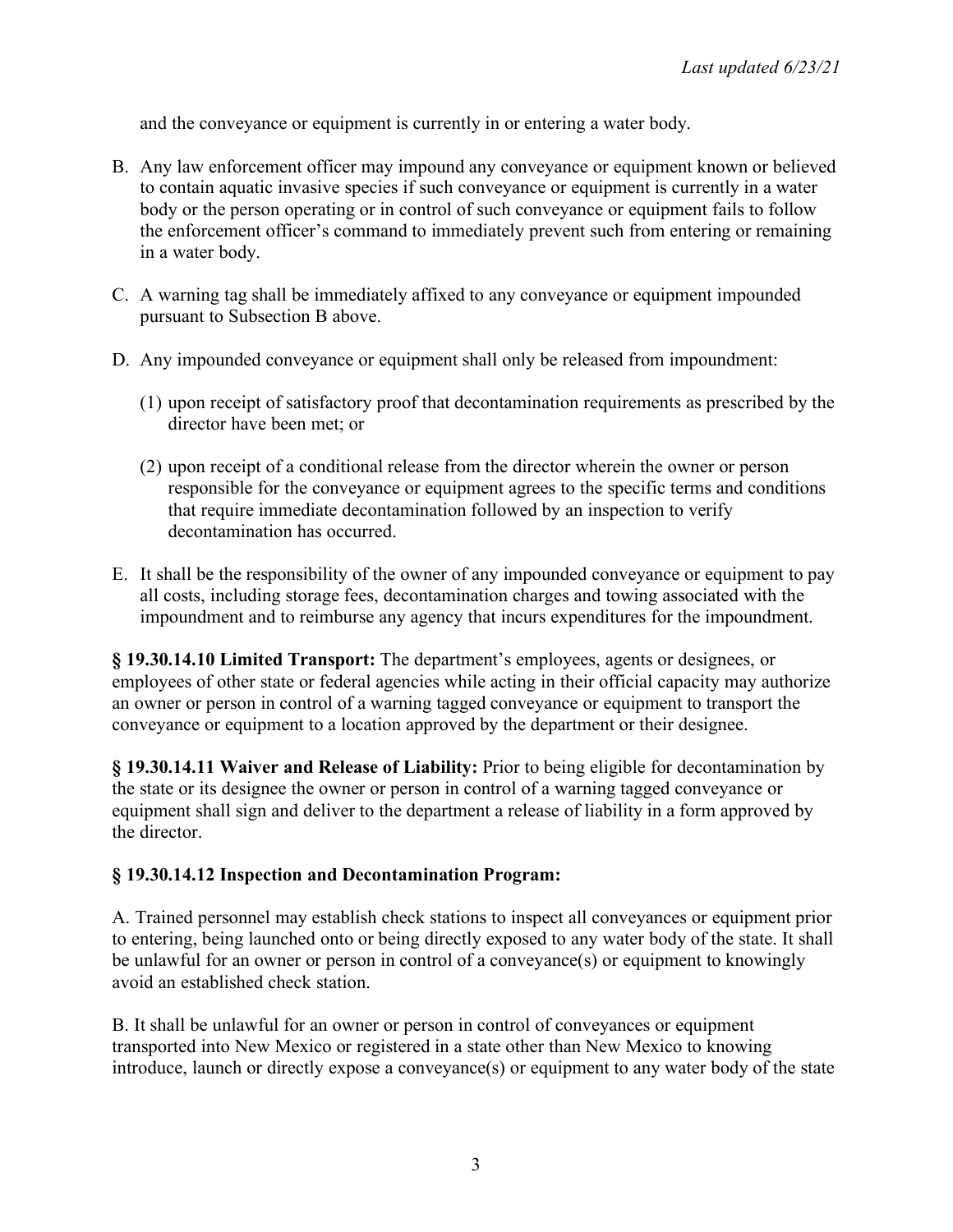without first receiving an inspection and/or decontamination by trained personnel. Proof of decontamination may be used in lieu of an inspection at the discretion of trained personnel.

C. The owner of a conveyance or equipment that is greater than or equal to 26 feet in length and will be transported into or within New Mexico shall notify the department aquatic invasive species program coordinator at least 14 days prior to the anticipated date of transport.

D. Upon completion of any conveyance or equipment inspection, trained personnel may require decontamination, re-inspection and additional drying time prior to the conveyance or equipment entering any water body of the state.

E. Trained personnel may affix a watercraft inspection and decontamination seal to a conveyance or equipment to serve as proof of decontamination or inspection. Conveyances or equipment with an intact watercraft inspection and decontamination seal with accompanying receipt may be allowed to enter a water body of the state without further inspection or decontamination upon verification by trained personnel.

F. It shall be unlawful for the owner or person in control of a conveyance(s) or equipment transported on a public road in New Mexico to have any plug or other barrier in place that prevents water drainage from bilge lines, ballast tanks, motor cooling systems, live wells, compartments and equipment.

G. It shall be unlawful for the owner or person in control of a conveyance(s) or equipment to fail to take reasonable measures upon exiting a waterbody to decontaminate all equipment, compartments or spaces that are wet, hold water or could transfer AIS, including aquatic vegetation.

H. Trained personnel may not self-inspect, decontaminate or attach a seal to their own conveyance or equipment.

## **N.M. Admin. Code 19.31.2 (Hunting and Fishing License Revocation)**

*\* AIS-relevant provisions: N.M. Admin. Code §§ 19.31.2.8(A); 19.31.2.9(A)(19*

**§ 19.31.2.1 Issuing Agency:** New Mexico Department of Game and Fish.

**§ 19.31.2.2 Scope:** Person or persons who violate the provisions of Chapter 17, 30-14-1, and the Parental Responsibility Act (40-5A-1- 40-5A-13) NMSA 1978.

**§ 19.31.2.3 Statutory Authority:** NMSA 1978 Sections 11-16-5 and 11-16-6; sections 17-1- 14(B)(10) and (11); Sections17-3-34; Section 30-14-1; and Sections 40-5A-3, and 40-5A-6.

**§ 19.31.2.4 Duration:** Permanent.

§ **19.31.2.5 Effective Date:** September 14, 2012, unless a later date is cited at the end of a section or paragraph.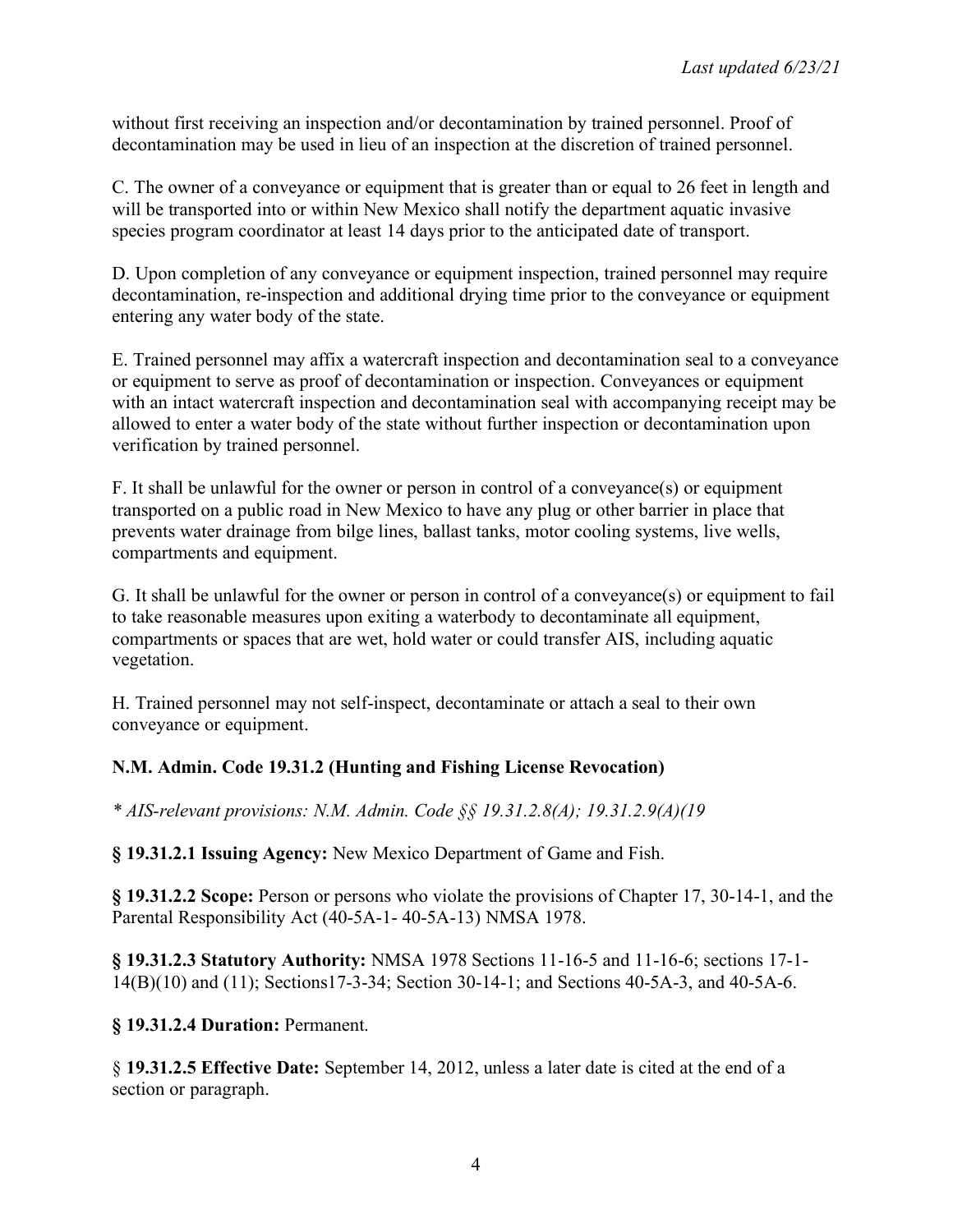**§ 19.31.2.6 Objective:** To revoke or suspend the hunting, fishing, trapping, guiding and outfitting privileges of any person who persistently, flagrantly or knowingly violates or countenances the violation of any of the provisions of Chapter 17 NMSA 1978, or any rule adopted by the state game commission, or Section 30-14-1 NMSA 1978; to revoke or suspend the hunting, fishing, trapping, guiding and outfitting privileges or other privileges or authorities granted by an agreement, license or permit issued by the department of game and fish, of any person whose name appears on a human services department certified list of obligors not in compliance with the Parental Responsibility Act, 40-5A-1 NMSA 1978; or to revoke or suspend the hunting, fishing, trapping, guiding and outfitting privileges pursuant to the wildlife violator compact, 11-16 -1 NMSA 1978, of any person who has been placed on revocation by a wildlife violator compact member state, or temporarily suspend those privileges of any resident that fails to meet the terms of a citation issued from a compact state; or to revoke or deny the private land agreement privileges of any person who does not comply with a department sponsored private lands agreement.

## **§ 19.31.2.7 Definitions:**

A. "Commission" means the New Mexico state game commission.

B. "Department" means New Mexico department of game and fish.

C. "Director" means the director of the department of game and fish.

D. "Obligor" means a person who has been ordered to pay child or spousal support pursuant to a judgment and order for support.

E. "Respondent" means any person holding a license, permit, certificate, landowner agreement, or applicant thereof, who is served a notice of contemplated action.

F. "Revocation" means when a person's hunting, fishing, trapping, guiding and outfitting privileges, or other privileges or authorities granted by an agreement, license or permit issued by the department of game and fish, are taken away by the state game commission after notice and opportunity for a hearing.

G. "Suspension" means when a person's hunting, fishing, trapping, guiding and outfitting privileges, or other privileges or authorities granted by an agreement, license or permit issued by the department, are taken away by the commission, after notice and opportunity for a hearing, until the person comes back into compliance.

## **§ 19.31.2.8 REVOCATION CATEGORIES AND TIMEFRAME:**

A. Points: Any person with 20 or more points accumulated within any consecutive three-year period, shall have all of his or her hunting, fishing, trapping, guiding and outfitting privileges, or other privileges or authorities (granted by an agreement, license, permit or certificate issued) under Chapter 17 NMSA 1978 and its implementing rules subject to revocation or suspension.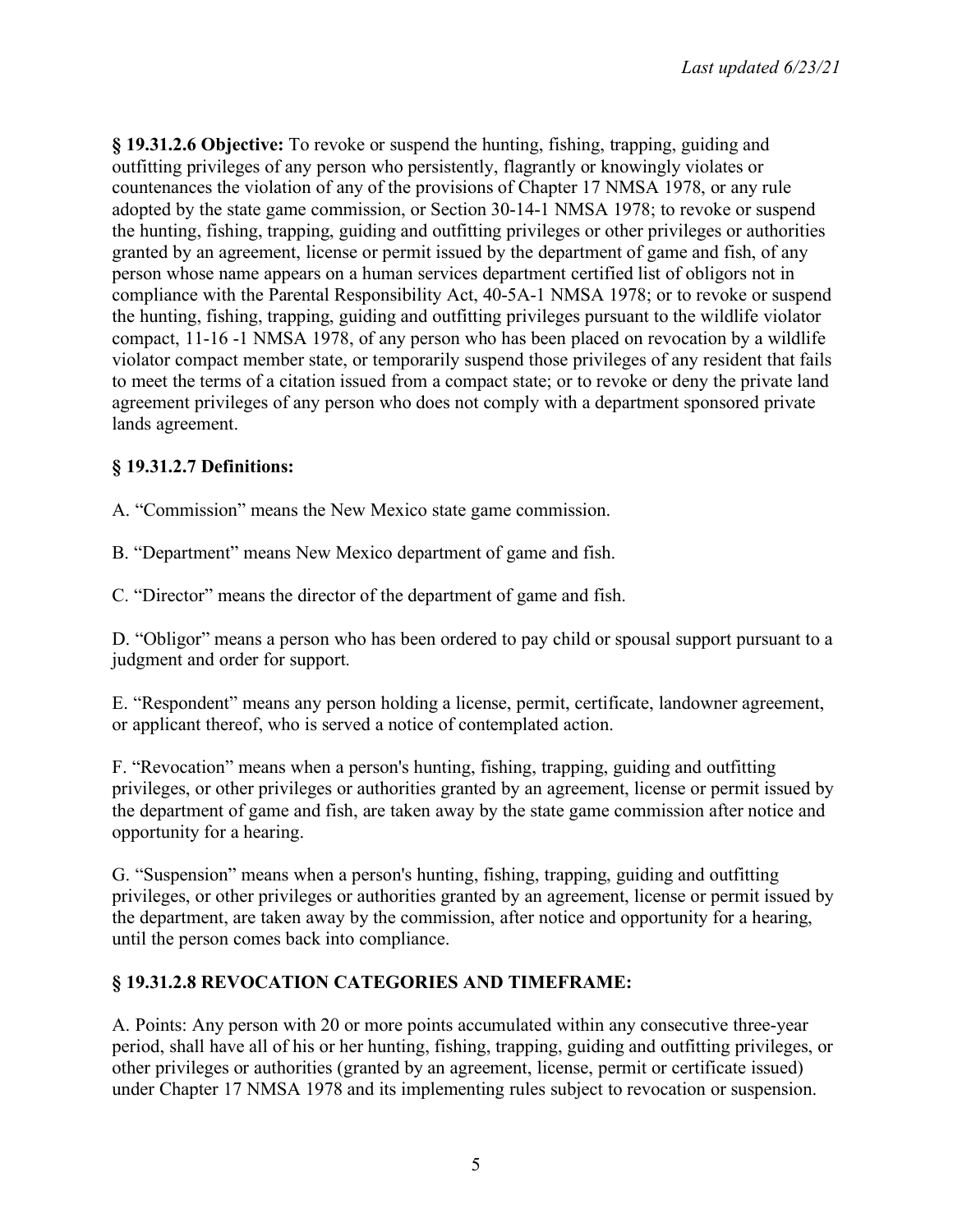B. Guide and outfitter: A registered outfitter or guide who violates any provision of Section 17- 2A-3, or 17-3-16 and their implementing rules not already addressed in this section shall be assessed points towards the revocation or suspension of their guide and or outfitting registration as follows:

(1) 20 points:

(a) violation of conditions of registration;

(b) misrepresentation or failure to disclose;

(c) aiding, concealing or willfully allowing violations of applicable laws by a hunterclient.

- (2) 10 points:
	- (a) failure to provide sufficient guides or guiding services;
	- (b) failure to properly supervise guides;
	- (c) unregistered services;
	- (d) failure to comply with any local, state, or federal laws;
	- (e) breach of contract;
	- (f) failure to provide a signed contract;
	- (g) failure to report illegal activity.

(3) 5 points: Any outfitter and guide misconduct not otherwise specifically listed herein.

(4) Guides and outfitters shall be notified when points are assessed.

C. Landowner contracts and agreements: A landowner's privilege to participate in a departmentsponsored private land program may be revoked for breach or violation of the conditions of a contract or agreement with the department. The landowner shall be afforded with notice and opportunity for a hearing in accordance with the process for revocation as set forth in this rule.

D. Timeframe: 17-1-14 B. (11) NMSA 1978 provides that the commission shall establish procedures for the suspension, revocation, or withholding of license privileges for a definite period of time.

(1) Any person found to have accumulated 20 or more points within any consecutive threeyear period in violation of Chapter 17, its implementing rules, or Section 30-14-1 NMSA 1978, after notice and opportunity to be heard by a hearing officer, shall have his or her license, permit, certificate, and privilege to hold such, revoked for up to three years, unless otherwise provided for by law.

(2) Any person, who, after having had their privileges revoked, is found to have accumulated 20 or more points within any consecutive three-year period in violation of Chapter 17 or its implementing rules, for a second time, after notice and opportunity to be heard by a hearing officer, shall have his or her license, permit, certificate, and privilege to hold such, revoked for up to five years, unless otherwise provided for by law, and provided that any revocation under this section shall commence consecutively to any current revocation.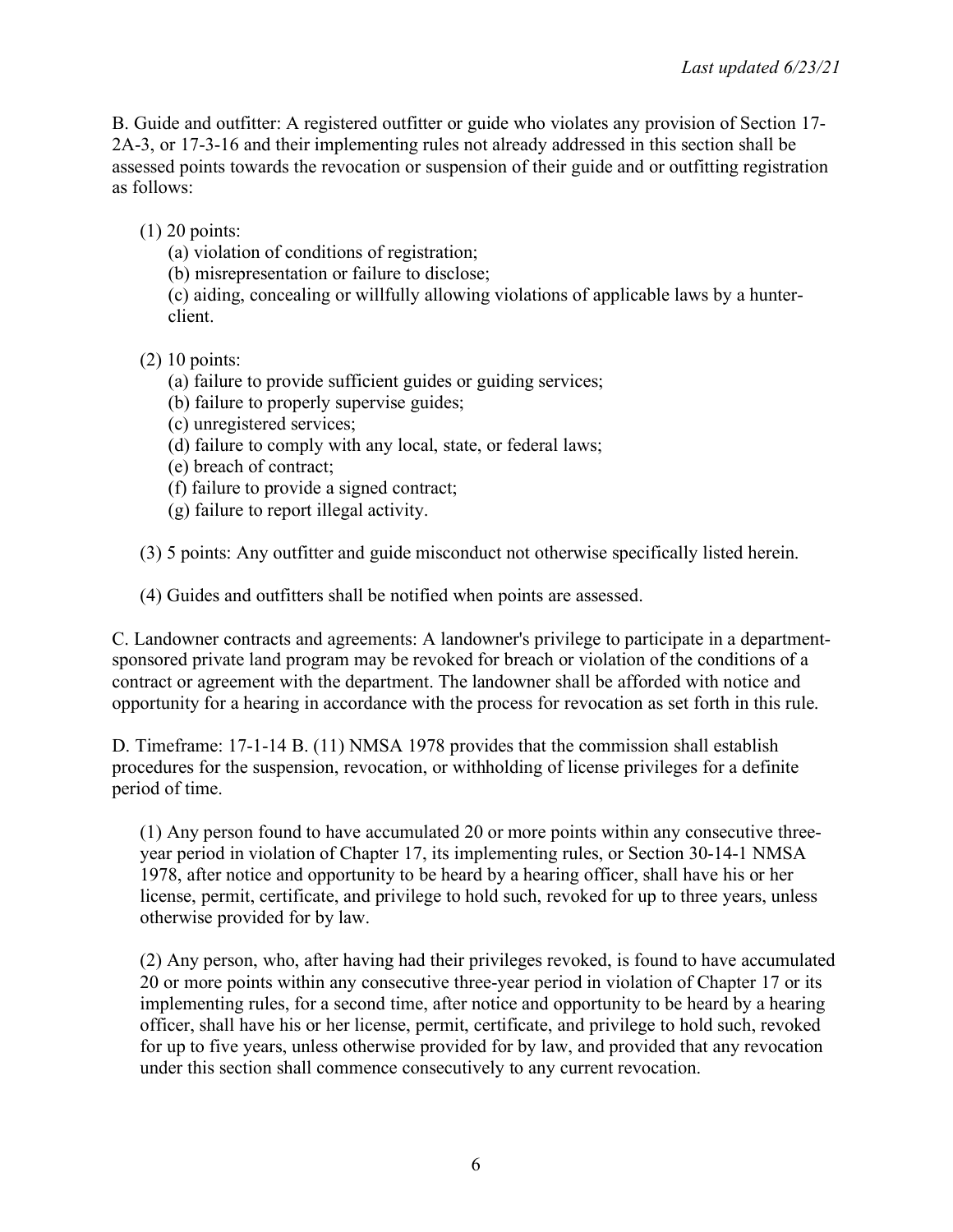(3) Any person, who, after having had their privileges revoked for a second time, is found to have accumulated 20 or more points within any consecutive three-year period in violation of Chapter 17 or its implementing rules, for a third or subsequent time, shall have his or her license, permit, certificate, and privilege to hold such, revoked for up to seven years, unless otherwise provided for by law, and provided that any revocation under this section shall commence consecutively to any current revocation.

(4) Any person found to have taken or killed a bighorn sheep, ibex, oryx, barbary sheep, elk, deer, or pronghorn antelope, without a valid license or during closed season, which results in the unnecessary or wanton waste of game, shall have his or her license, permit, certificate, and privilege to hold such, revoked for up to seven years, unless otherwise provided for by law.

(5) Any person found to have taken or killed a bighorn sheep, ibex, oryx, barbary sheep, elk, deer, or pronghorn antelope, without a valid license or during closed season, which results in the unnecessary or wanton waste of game, for a second or subsequent time, shall have his or her license, permit, certificate, and privilege to hold such, revoked for up to ten years, unless otherwise provided for by law.

(6) Any person that buys, sells, trades or attempts to buy, sell or trade illegal wildlife or the parts thereof, or aids and abets in this activity, shall have his or her license, permit, certificate, and privilege to hold such, revoked for up to five years, unless otherwise provided for by law.

(7) Any person that buys, sells, trades or attempts to buy, sell or trade illegal wildlife or the parts thereof, or aids and abets in this activity, for a second or subsequent time, shall have his or her license, permit, certificate, and privilege to hold such, revoked for up to seven years, unless otherwise provided for by law.

(8) Any person found to not comply with a department sponsored private lands agreement shall have his or her private lands program privileges revoked for up to three years.

(9) Any person not in compliance with the Parental Responsibility Act (Section 40-5A-1 NMSA 1978) or the Wildlife Violator Compact (Section 11-16-1 NMSA 1978) shall have his or her license, permit, certificate, and privilege to hold such, revoked or suspended for the timeframe designated and allowed by law.

(10) The commission may revoke a person's license, permit, certificate, and privilege to hold such, for any definite period of time they deem appropriate if they determine that the person has committed a flagrant or egregious violation of Chapter 17 or its implementing rules.

**§ 19.31.2.9 Point Categories:** The violations listed below are each assigned specific point values which count toward the revocation of a license, permit or certificate and the suspension of associated privileges when 20 or more points are accrued in a period of three consecutive years.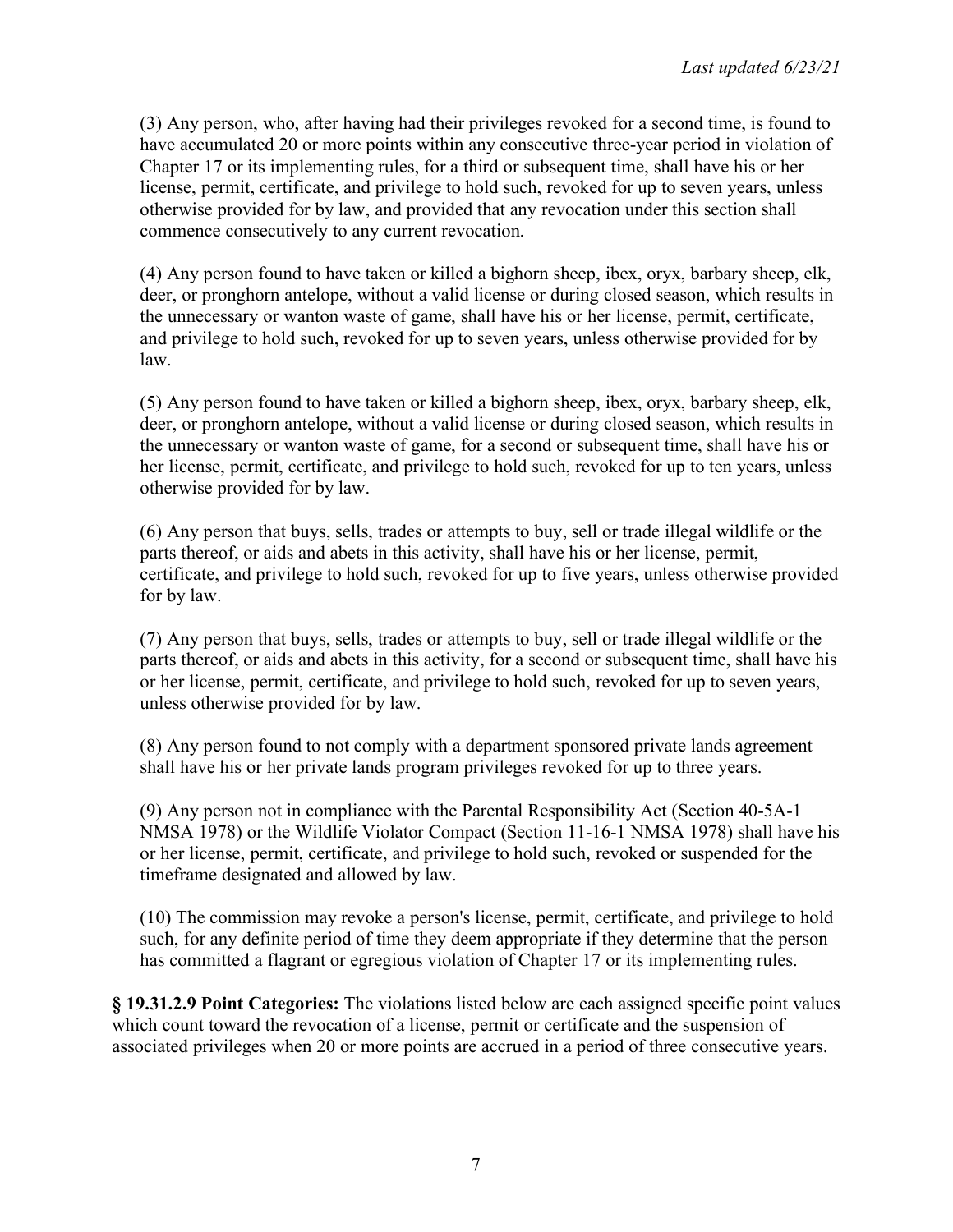A. 20-point violations: Any person violating any of the following provisions shall be assessed 20 points:

(1) illegally taking, attempting to take, killing, capturing or possessing any big game species outside of hunting season in violation of Section 17-2-7 or 17-3-33;

(2) except as otherwise provided by Sections 17-2-37 to 17-2-46, taking, possessing, transporting, exporting, processing, selling or offering for sale, or shipping any species or subspecies of wildlife listed on the state list of endangered species or the United States' list of endangered native and foreign fish and wildlife;

(3) any violation of Section 17-3-6;

(4) selling, offering for sale, offering to purchase or purchasing any game animal, game bird or protected species, in violation of Section 17-2-7;

(5) hunting with the aid of an artificial light or spotlight, in violation of Section 17-2-31;

(6) hunting big game outside the ranch boundaries for which a ranch-only license is issued or otherwise hunting big game in the wrong area, in violation of Section 17-2-7;

(7) criminal trespass, in violation of Section 30-14-1, when in connection with hunting, fishing or trapping activity; revocation to be for three years;

(8) for violations of Section 17-2-29, involving hunting or boating while intoxicated (revocation for a period of one year, as prescribed by Section 17-2-30);

(9) buying of licenses, permits certificates or registration without sufficient funds to pay for same;

(10) any violation of Section 17-3-48, provided that any revocation under this section shall commence consecutively to any current revocation;

(11) guiding or outfitting without being registered in violation of Section 17-2A-3;

(12) using an outfitter or guide license issued to another;

(13) hunting big game without a license;

(14) any violation of Section 17-3-49;

(15) any violation of Section 17-2-7.1;

(16) any person submitting, or allowing to be submitted for them, false or fraudulent harvest reporting information as required by rule;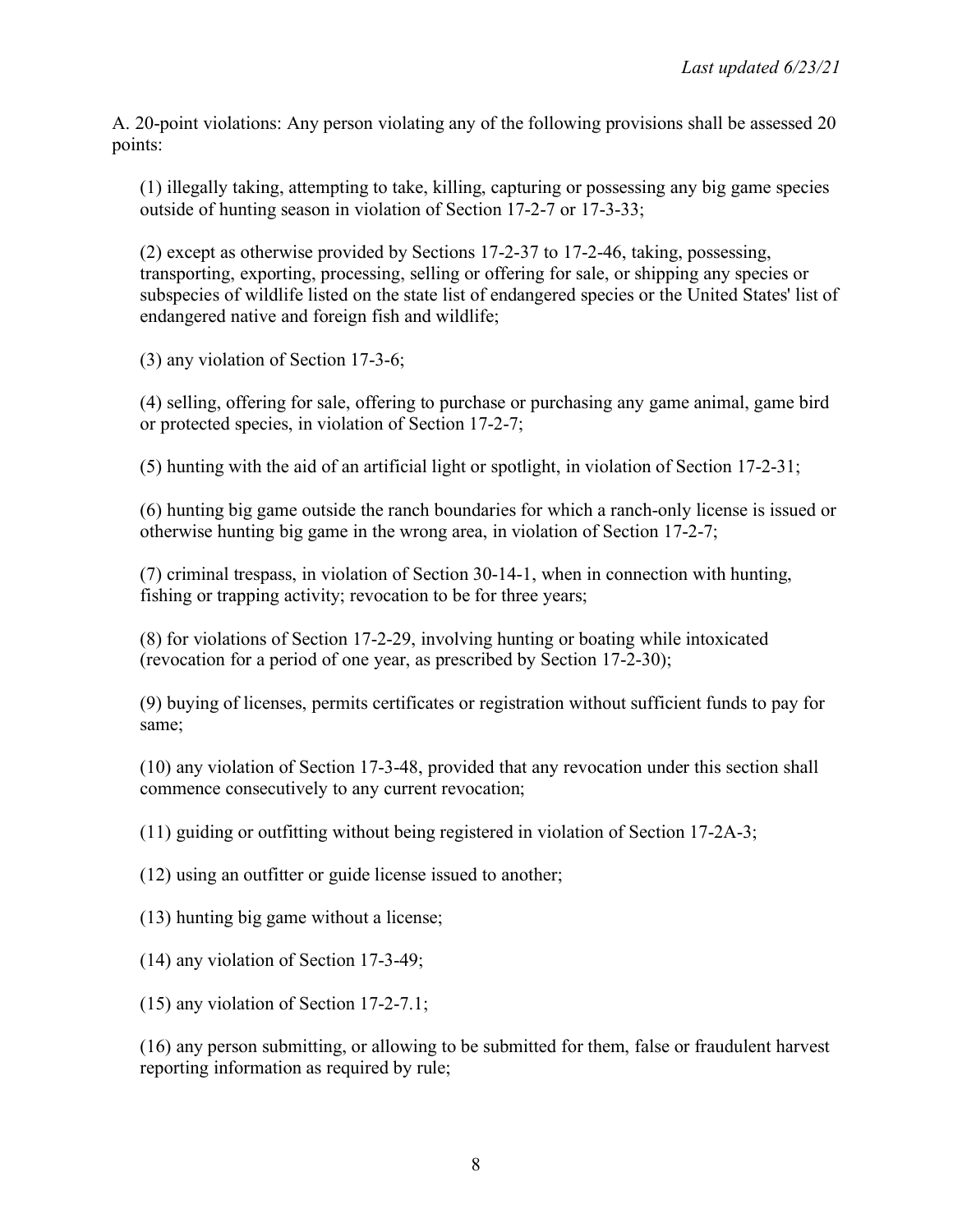(17) flagrant violation of the provisions of any special use of wildlife permit issued by the department pursuant to Chapter 17 NMSA 1978 and its implementing rules;

(18) unlawfully taking amphibians and reptiles for commercial purposes, without a permit, in violation of Section 17-2-4.2;

(19) knowingly or willfully introducing an aquatic invasive species, in violation of Section 17-4-35;

(20) accessory to any of the above.

B. 15-point violations: Any person violating any of the following provisions shall be assessed 15 points:

(1) shooting at any protected species from a vehicle;

(2) shooting at any protected species from a roadway, as provided in rule;

(3) illegally taking, attempting to take, killing, capturing or possessing any turkey outside of hunting season in violation of Section 17-2-7 or 17-3-33;

(4) any violation of Section 17-2-8, except as otherwise provided for in Subsection D of 19.31.2.8 NMAC;

(5) unlawfully using dogs while hunting big game or turkey;

(6) importation of any species in violation of Section 17-3-32 without a permit;

(7) any violation of Section 17-3-45;

(8) accessory to any of the above violations.

C. 10-point violations: Any person violating any of the following provisions shall be assessed 10 points:

- (1) hunting in a closed area;
- (2) exceeding the bag limit of game;
- (3) illegal possession of fish;
- (4) exceeding the bag limit on fish;
- (5) fishing by an illegal method;
- (6) procurement or possession of additional deer license, except as provided by rule;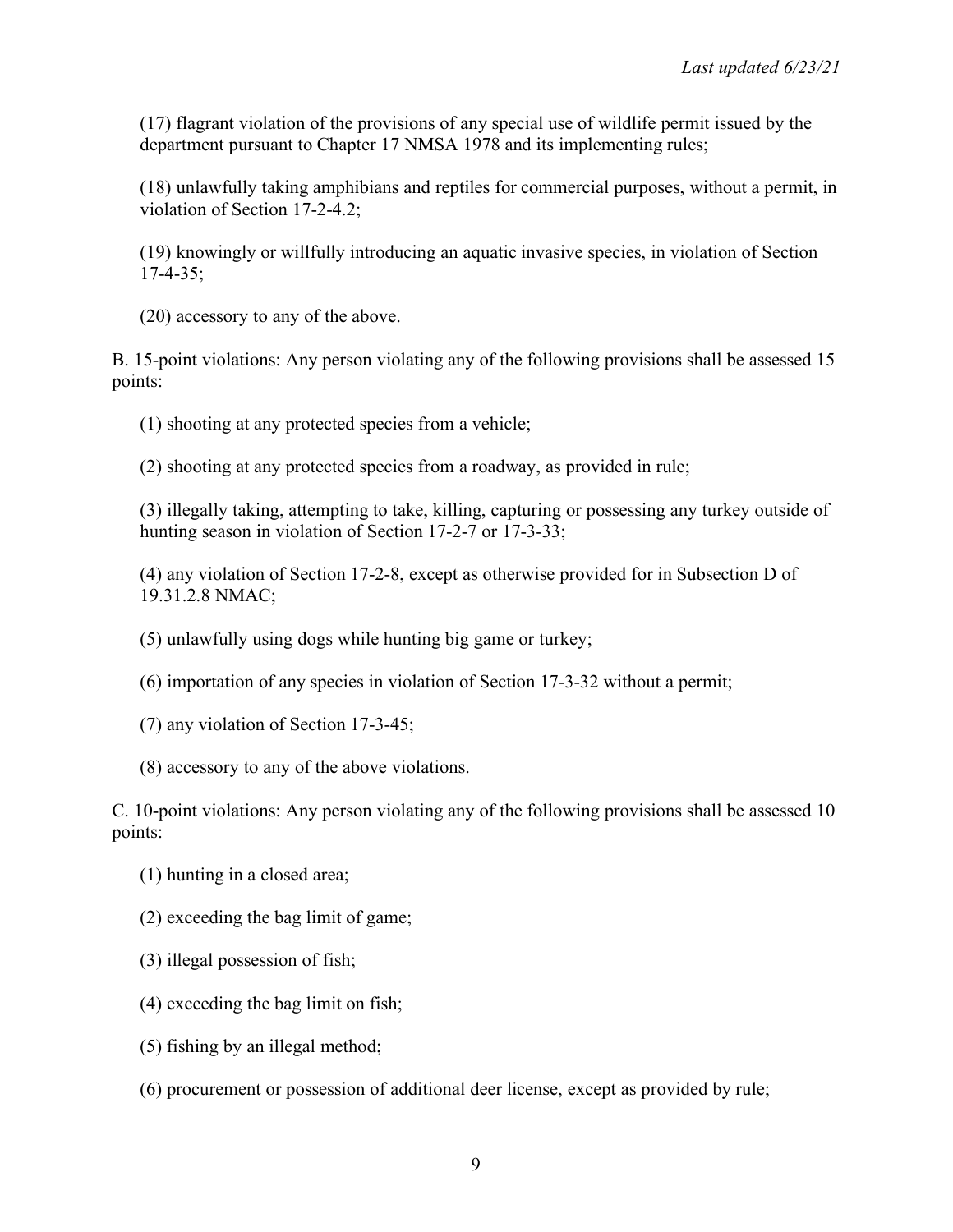(7) illegally taking, attempting to take, killing, or capturing of any big game species or turkey during hunting season;

(8) illegal possession of any big game species or turkey during hunting season;

(9) hunting turkey or small game without a license;

(10) hunting, taking or attempting to take protected game, game fish, or furbearers on private land, without written permission, in violation of Chapter 17 NMSA 1978 and its implementing rules;

(11) accessory to any of the above violations.

D. 7-point violations: Any person fishing without a license shall be assessed seven points.

E. 5-point violations: Any person violating any provision of Chapter 17 NMSA 1978 and its implementing rules not specifically listed herein, except for violations of Section 17-2A-3 and its implementing rules shall be assessed five points.

**§ 19.31.2.10 Notice Of Contemplated Action:** The department shall mail out a notice of contemplated action ('NCA') as required by this section when it determines that there is sufficient evidence that a person has accumulated 20 or more points, or when the commission is contemplating revoking a landowner's privileges to participate in any department sponsored private land program. The commission grants approval to the department, through the director, to initiate this process without commission consideration. However, the commission retains all authority for final decisions. The NCA shall clearly describe the action that the commission is contemplating, and shall contain a statement that includes the following.

A. Sufficient evidence: that the department of game and fish has sufficient evidence which, if not rebutted or explained, will justify the commission taking the contemplated action.

B. Hearing may be requested: that the respondent may secure a hearing before a hearing officer designated by the commission by depositing in the mail within 20 days after service of the notice, a certified, return receipt requested letter addressed to the department at PO Box 25112, Santa Fe, NM 87504, and containing a request for a hearing.

C. Rights of respondent: calling the attention of the respondent to his or her rights under Section 17-3-34 NMSA 1978 and this rule.

**§ 19.31.2.11 No Hearing Requested:** If a respondent does not mail a request for a hearing within the time frame and in the manner required by this rule, the commission may take the action contemplated in the notice and such action shall be final and not subject to judicial review.

**§ 19.31.2.12 Hearing Requested:** If a respondent does request a hearing as provided by this rule, the department, within 20 days of receipt of such request, shall notify the respondent of the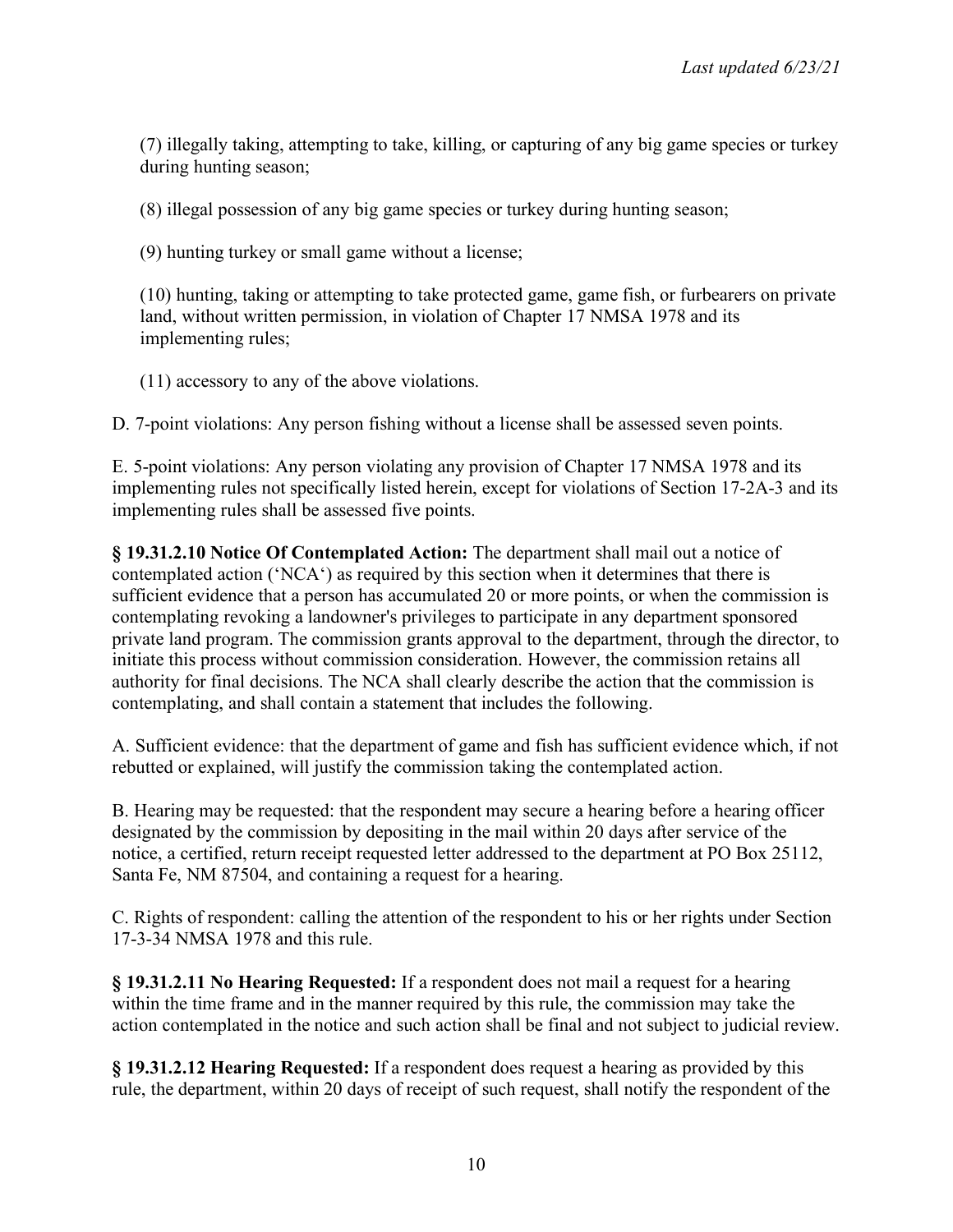time and place of the hearing, the name or names of the person or persons who shall conduct the hearing for the commission, and the statutes and rules authorizing the commission to take the contemplated action. The hearing shall be held not more than 90 nor less than 30 days from the date of service of such notice.

**§ 19.31.2.13 Rights Of A Person Requesting A Hearing:** A person entitled to be heard under this rule shall have the right to be represented by counsel or may appear on his or her own behalf; to present all relevant evidence by means of witnesses, papers, documents and other evidence; to examine all opposing witnesses who appear on any matter relevant to the issues. All notices issued pursuant to this rule shall contain a statement of these rights.

A. Written request: Upon written request to another party, any party is entitled to:

(1) obtain the names and addresses of witnesses who will or may be called by the other party to testify at the hearing; and

(2) inspect and copy any documents or items which the other party will or may introduce in evidence at the hearing.

B. Response time frame: The party to whom such a request is made shall comply with the request within 10 days after the mailing or delivery of the request. No such request shall be made less than 15 days before the hearing.

C. Stipulated agreements: A person entitled to be heard under this rule may enter into a written stipulated agreement with the department. Signing such an agreement shall waive the person's right to a hearing and the filing of a written exception. The agreement shall be presented to the commission at the department's recommendation and the commission retains authority for the final decision.

**§ 19.31.2.14 Method Of Service:** Any notice or decision required by this rule shall be served by certified mail, return receipt requested, directed to the holder of a license, permit, registration or certificate, landowner agreement or applicant thereof, at his or her last known address as shown by the records of the department of game and fish.

**§ 19.31.2.15 Revocation Notice Of Service:** Notice by certified mail shall be deemed to have been served on the date born by the return receipt showing delivery or the last attempted delivery of the notice or decision to the addressee or refusal of the addressee to accept delivery of the notice or decision.

**§ 19.31.2.16 Venue:** Hearings held under this rule shall be conducted in Santa Fe county or Bernalillo county, New Mexico. Under exigent circumstances, and at the discretion of the hearing officer, the hearing may be held in another county in New Mexico.

## **§ 19.31.2.17 Hearing Officer:**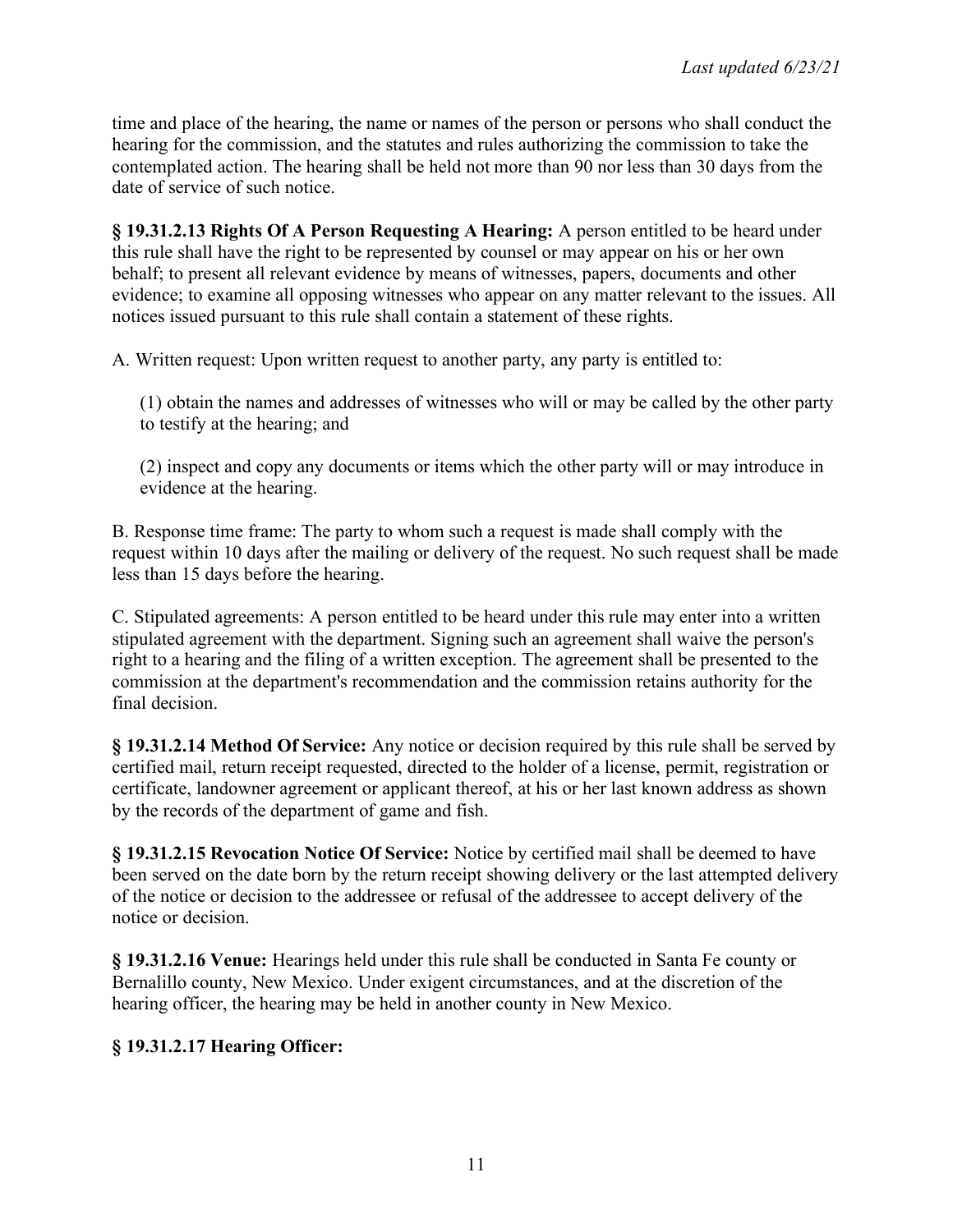A. Conducts hearing: All hearings under this rule shall be conducted by a hearing officer who is designated by the commission.

B. Disqualification of hearing officer: The hearing officer may be disqualified as provided for under the rules of civil procedure by filing of an affidavit of disqualification.

**§ 19.31.2.18 Hearing Open to the Public:** All hearings conducted under this rule shall be open to the public.

**§ 19.31.2.19 Hearing Interpreter Provided:** The commission shall provide an interpreter for individuals requesting a hearing who provide proof of hearing impairment to the extent that he/she cannot understand voice communications.

**§ 19.31.2.20 Language Interpreter Provided:** The commission shall provide an interpreter for individuals requesting a hearing who provide proof of inability to comprehend English well enough to understand the proceedings.

**§ 19.31.2.21 Rules of Evidence:** The hearing officer shall consider a copy of a conviction, certified by the clerk of the court entering the conviction, as conclusive evidence of a violation of Chapter 17 NMSA 1978, its implementing rules, or Section 30-14-1 NMSA 1978. In cases where magistrate court records associated with a conviction are not available, the official form of the records maintained by either the magistrate court or the department of game and fish shall be admissible. These records shall also stand as conclusive evidence of a violation of Chapter 17 NMSA 1978, its implementing rules, or Section 30-14-1 NMSA 1978. In the case of hearings in which a criminal conviction is not germane, the standard of proof shall be a preponderance of the evidence.

A. Admission of evidence: In proceedings held under this regulation, the hearing officer may admit any evidence and may give probative effect to evidence that is of a kind commonly relied on by reasonably prudent people in the conduct of serious affairs. The hearing officer may, at his discretion, exclude incompetent, irrelevant, immaterial and unduly repetitious evidence. Documentary evidence may be received in the form of copies or excerpts.

B. Judicial notice: The hearing officer may take notice of judicially cognizable facts.

C. Rules of privilege: The rules of privilege shall be effective to the extent that they are required to be recognized in civil actions in district courts of the state of New Mexico.

D. Mitigating circumstances: The hearing officer may consider mitigating, extenuating, and aggravating circumstances surrounding the violations of game and fish laws and rules to determine the recommended period of the revocation or suspension.

# **§ 19.31.2.22 Hearing and Post-Hearing Procedures:**

A. Record of hearing: In all hearings conducted under this rule, the hearing officer shall cause a complete record to be made by tape or digital audio recording and shall preserve all evidence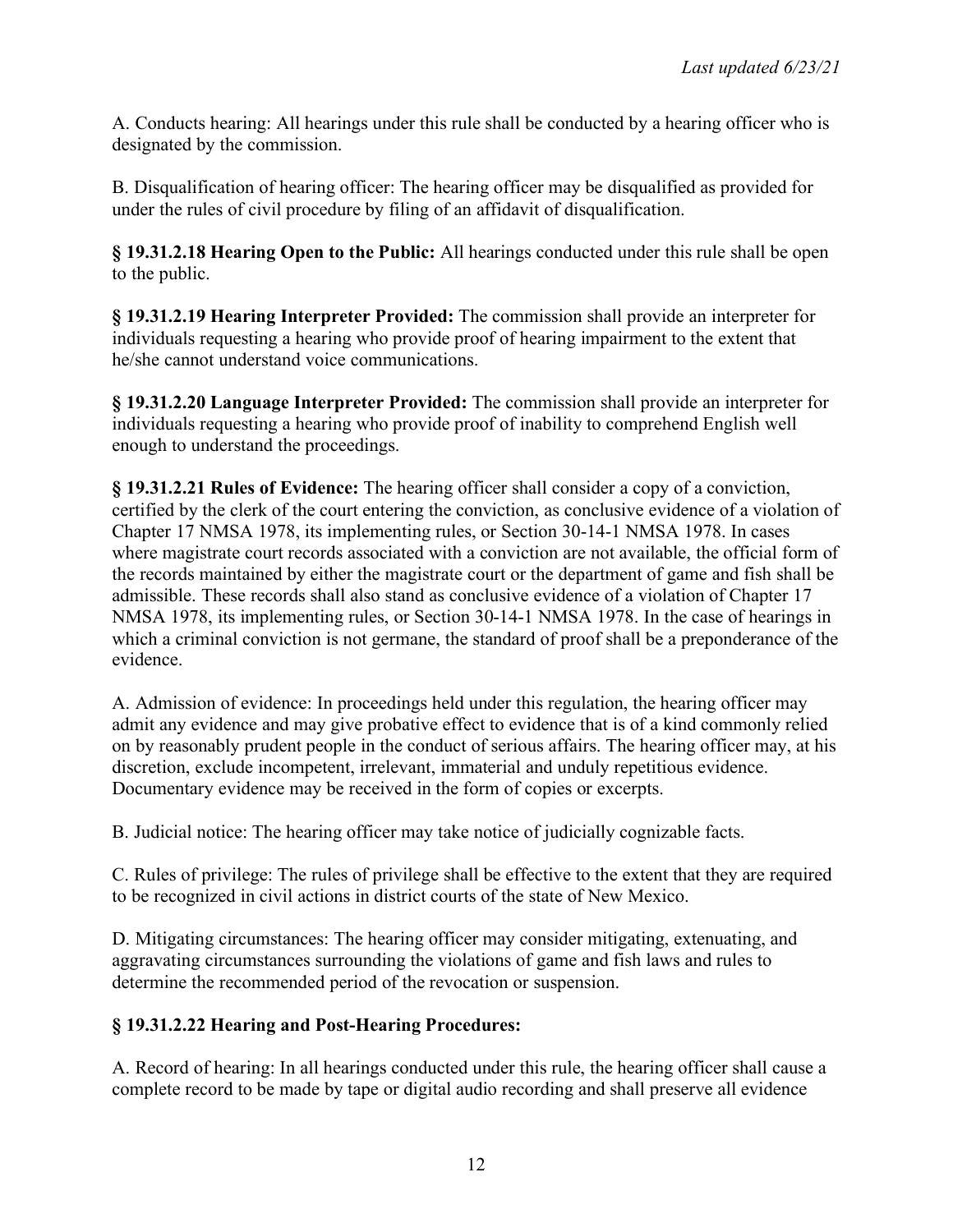received. The hearing officer shall observe any standards pertaining to tape or digital audio recordings established for the district courts of this state.

B. Post-hearing briefs: The hearing officer may require post-hearing briefs and the preparation and submittal to the hearing officer of proposed findings of fact and conclusions of law.

C. Hearing officer's report: Within 30 days of any hearing, the hearing officer shall make and submit to the department a report setting forth his findings of fact, conclusions of law, and recommended decision.

D. Report copies to parties: The department shall serve a copy of the recommended decision on the parties by certified mail with return receipt requested.

E. Filing of exceptions to hearing officer's report: The parties to the proceeding may file exceptions, with supporting briefs, to a hearing officer's recommended decision within a time period set by the hearing officer or within 30 days of the hearing if not otherwise specified by the hearing officer.

F. Exceptions and briefs served on all parties: Copies of exceptions to the hearing officer's recommended decision and any briefs shall be served simultaneously on all parties, and a statement of such service may be furnished to the hearing officer.

G. Exceptions and briefs-requirements: Any exception not specifically made shall be considered waived. Any exception that fails to comply with the foregoing requirements may be disregarded. Any brief in support of exceptions shall not contain matter not related to and within the scope of the exceptions.

## **§ 19.31.2.23 Final Decision of the Commission:**

A. Review and consideration of hearing officer's report and filed exceptions: After a hearing has been completed, the commission shall review and consider the hearing officer's report and any filed exceptions to the recommended decision.

B. No oral arguments; no new evidence: The commission shall not permit any oral arguments. The commission shall not consider any evidence outside of the hearing officer's report and filed exceptions.

C. Final decision: The commission's final decision shall be made by a quorum of the commission at a regularly scheduled commission meeting.

D. Written decision served: Within 15 days after the commission's decision is rendered and signed by the chairman of the commission, the department shall serve upon the respondent a copy of the written decision.

E. Default orders for failure to request a hearing: The commission shall consider the department's submission of names of respondents who have not requested a hearing and whose license(s),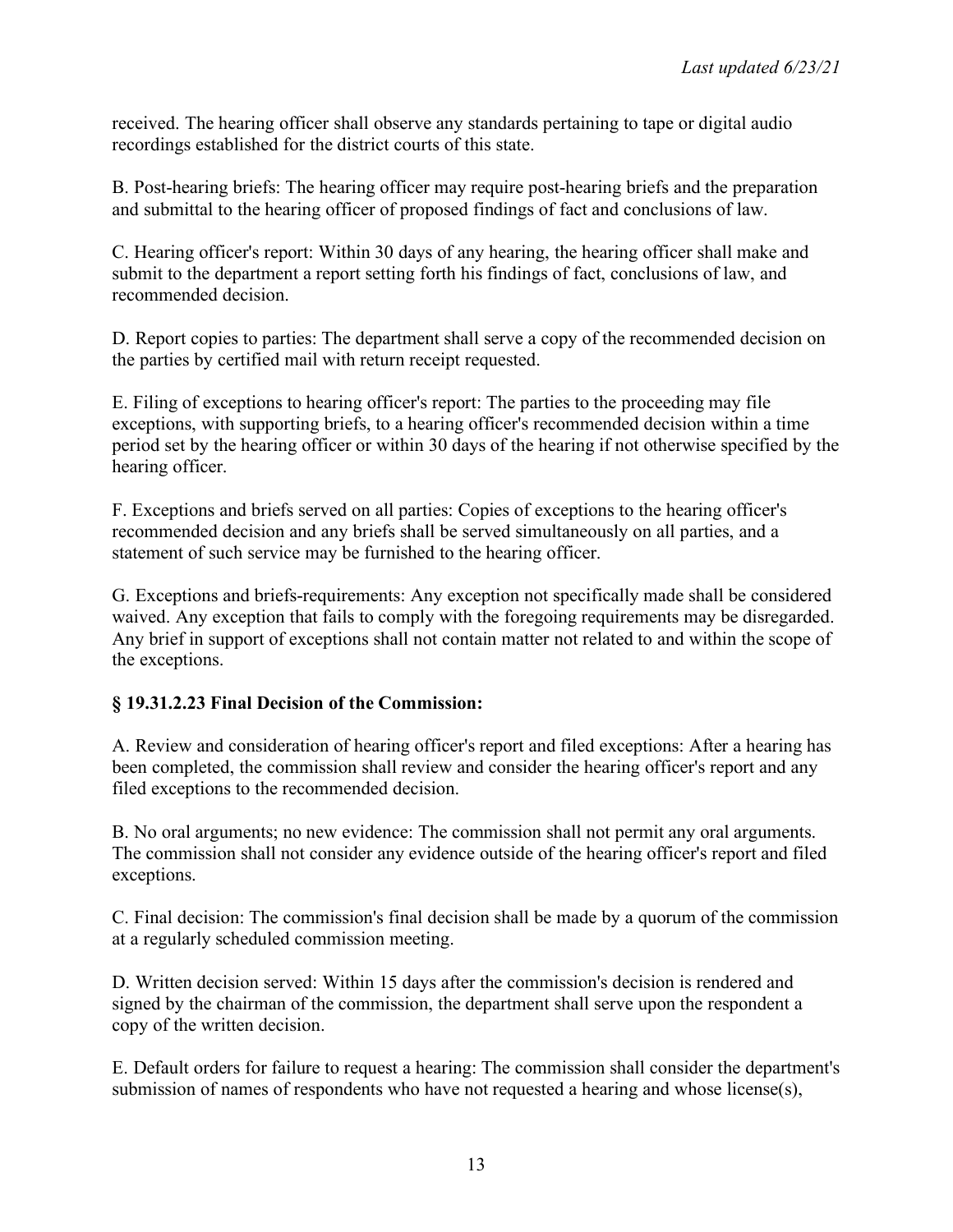permit(s), certificate(s), landowner agreement(s), or application(s) shall be automatically revoked and associated privileges suspended pursuant to Section 8 of this rule.

**§ 19.31.2.24 JUDICIAL REVIEW:** In accordance with Section 17-3-34 NMSA 1978, any person whose license, permit, certificate or landowner agreement has been revoked by the commission may appeal to the district court for further relief. Upon appeal, the district court shall set aside the decision only if it is found to be:

A. arbitrary, capricious, or an abuse of discretion;

B. not supported by substantial evidence in the record; or

C. otherwise not in accordance with law.

**§ 19.31.2.25 Wildlife Violator Compact Suspension and Revocation:** Any person whose name appears on the wildlife violator compact list or who has been revoked by another wildlife violator compact member state and is in accordance with Section 17-2-10.3.B NMSA 1978 shall have his or her license, permit, certificate or registration immediately and temporarily withheld or suspended, if any such license, permit, certificate or registration has been issued by the department. Any resident who fails to comply with the terms of a citation including failure to appear, from a member state shall have his or her license, permit, certificate or registration immediately and temporarily withheld or suspended, if any such license, permit, certificate or registration has been issued by the department. The information provided by the board of wildlife violator compact administrators or their designee shall be deemed sufficient to allow the department by and through its director to send the same violator a notice of commission contemplated action. Revocation proceedings and hearings shall be in accordance with this rule.

**§ 19.31.2.26 Suspension:** The Parental Responsibility Act ('PRA'), 40-5A-1 NMSA 1978, provides that the commission shall suspend the license, permit, certificate or registration, and the associated privileges of any person not in compliance with the PRA, and allows the reinstatement if such privileges at any time that the obligor comes into compliance. Chapter 17 NMSA 1978 provides that the commission shall suspend the license, permit, or certificate, and the associated privileges of any person who fails to pay a penalty assessment or a civil judgment, until the assessment or judgment is paid in full.

**§ 19.31.2.27 Parental Responsibility Act:** Any person found to be in violation of the PRA, after notice and an opportunity for review by a hearing officer, shall have his or her license, permit, certificate, registration and associated privileges suspended until he or she provides a certificate of compliance from the human services department.

A. Notice procedures: When the department receives a human services department certified list of obligors not in compliance with the PRA, the department will present the list to the commission for the approval of the issuance and service of a NCA to the listed obligors. The department shall send a NCA as required by this section to any named obligor who holds a license, permit, certificate, or registration. The NCA, sent by certified mail with return receipt requested, shall consist of a written notice advising the obligor that the department has grounds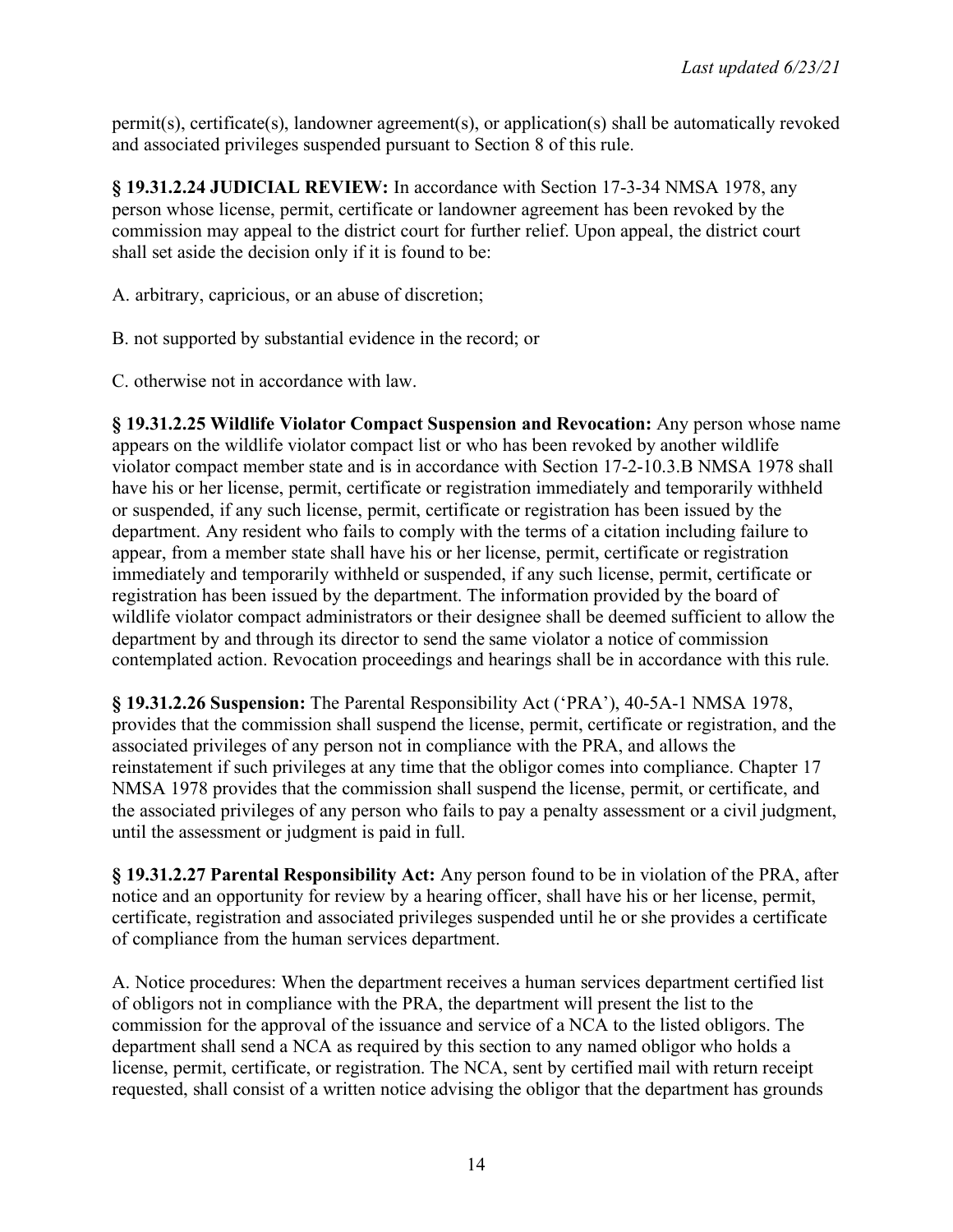to take action, and that on behalf of the commission, it shall suspend the obligors license(s), permit(s), certificate(s) or registration(s), and the privileges thereof, unless the obligor:

(1) files a timely written request for a hearing protesting the proposed suspension within 30 days from the date that the notice is mailed; or

(2) provides the department, within 30 days from the date the notice is mailed, with a valid certificate of compliance from the human services department.

B. Hearing procedures: The obligor may request a hearing by filing a written request for hearing protesting the proposed suspension of the license, permit, certificate or registration, and the privileges thereof.

(1) The request for hearing must be filed within 30 days from the date the notice is mailed. The request shall be mailed to Law Enforcement Division, New Mexico Department of Game and Fish, PO Box 25112, Santa Fe, NM 87504.

(2) The commission, through the department, shall appoint a hearing officer.

(3) The department, within 20 days of receipt of such request, shall notify respondent, of the time and place of the hearing, the name or names of the person or persons who shall conduct the hearing for the commission, and the statutes and rules authorizing the commission to take the contemplated action. The hearing shall be held not more than 90 nor less than 30 days from the date of mailing of such notice.

(4) The hearing officer shall make and preserve a record of the proceedings as prescribed in Section 22 of this rule.

(5) An obligor may appear at a hearing on their own behalf or be represented by an attorney.

(6) Hearings may be conducted in person or telephonically. Witnesses may appear in person or telephonically.

(7) Hearings may be postponed or continued at the discretion of the hearing officer.

(8) In proceedings held under this rule, the hearing officer may admit any evidence and may give probative effect to evidence that is of a kind commonly relied on by reasonably prudent people in the conduct of serious affairs. The hearing officer may, at his discretion, exclude incompetent, irrelevant, immaterial and unduly repetitious evidence. Documentary evidence may be received in the form of copies or excerpts. The hearing officer may take notice of judicially cognizable facts.

(9) The issues to be decided at the hearing are limited to whether the respondent is:

(a) in compliance with a judgment and order for support;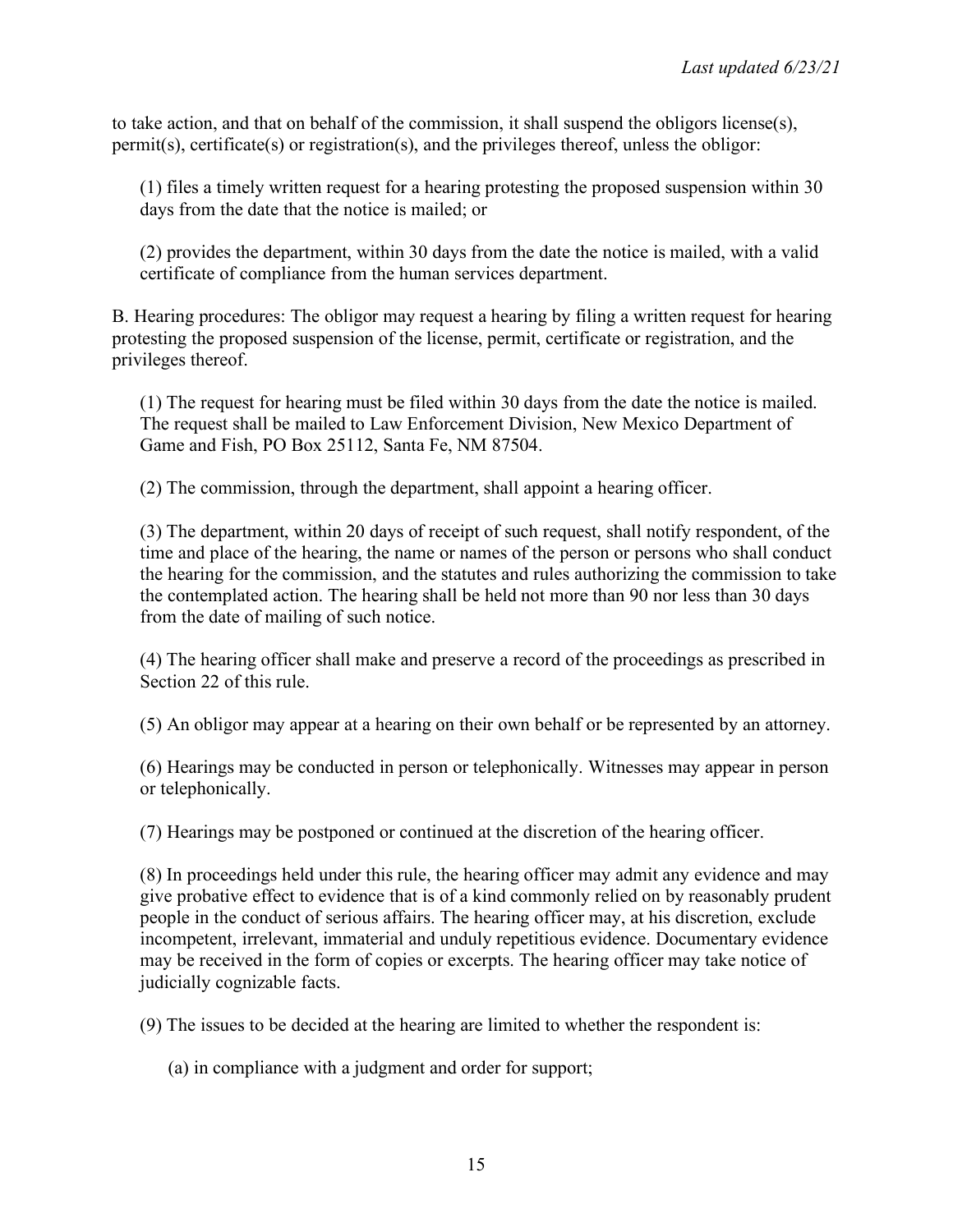(b) in compliance with a subpoena or warrants relating to paternity or child support proceedings;

(c) the person whose name appears on the certified list sent to the department from human

services department.

(10) In any hearing under this section, relevant evidence shall be limited to the following:

(a) a valid certificate of compliance, if one has been issued between the date of the notice and the hearing date;

(b) evidence of compliance with a judgment or order of support, subpoena or warrant relating to paternity or child support proceedings to rebut the absence of a certificate of compliance in cases in which the licensee, permittee, or certificate holder, has cured any non-compliance with a judgment or order of support, subpoena or warrant after the notice date but before the date of hearing;

(c) evidence that the respondent is not the same person as the person whose name appears on the certified list of obligors sent to the department by human services department;

(d) in lieu of a hearing, a respondent may present a valid certificate of compliance to the department and the suspension proceedings will cease.

(11) Within 30 days of any hearing, the hearing officer shall make and submit to the department a report setting forth his findings of fact, conclusions of law and recommended decision.

(12) The department shall serve copies of the recommended decision to the parties by certified mail with return receipt requested.

(13) In accordance with the PRA, the commission shall suspend the license, permit, or certificate, registration, and associated privileges of any obligor determined not to be in compliance, until such time as the obligor becomes in compliance.

C. Default orders for failure to request a hearing: In the event an obligor does not request a hearing, or provide proof of compliance within 30 days of the date the notice was mailed, the commission grants approval to the department through the director to administer these suspensions without further commission consideration or additional notice.

D. Reinstatement fee: Any person whose license, permit, certificate, or registration, has been suspended in accordance with the PRA shall be reinstated after demonstrating proof of compliance from the human services department, and having paid the department of game and fish a reinstatement fee of \$25.00 and all costs associated with his or her revocation hearing. The director has the authority to waive this fee in the case of unusual circumstances or clerical errors.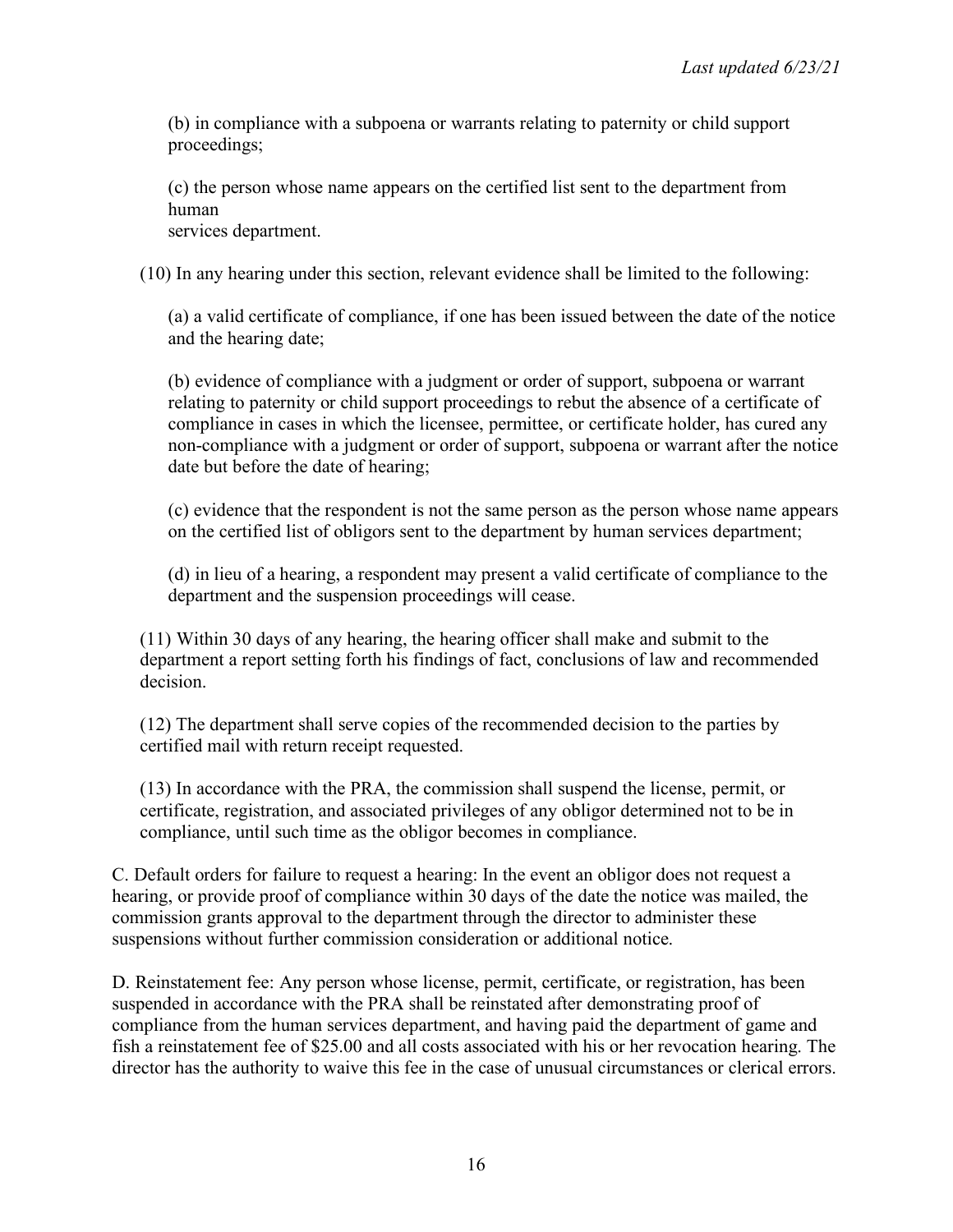**§ 19.31.2.28 Failure To Pay Penalty Assessment Or Civil Damage:** In accordance with Section 17-2-10.3 the hunting and or fishing license and associated privileges of a person who fails to pay a penalty assessment levied under Section 17-2-10.1 shall be suspended for three years, or until the penalty assessment is paid in full. Any person that has had a civil judgment assessed against them pursuant to Section 17-2-26 shall have their license, permit, or certificate, and the associated privileges suspended until those damages have been paid in full.

A. Notice procedures: When the department determines that a person has failed to pay a penalty assessment pursuant to Section 17-2-10.2, or that a person has failed to pay damages pursuant a civil judgment in accordance with Section 17-2-26, the department will present to the commission, at a regularly scheduled commission meeting, a list of such persons for the commission to approve the serving of a NCA to the listed persons. The department shall send a NCA as required by this section to any named person who holds a license, permit, or certificate. The NCA, sent by certified mail with return receipt requested, shall consist of a written notice advising the respondent that the department has grounds to take action, and that on behalf of the commission it shall suspend the license, permit, certificate or registration and any privileges thereof unless the person:

(1) files a timely written request for a hearing protesting the proposed suspension within 30 days from the date that the notice is mailed; or

(2) pays the penalty assessment or civil damages within 30 days from the date the notice is mailed.

B. Hearing procedures: The person may request a hearing by filing a written request for hearing protesting the proposed suspension of the license, permit, or certificate, and the privileges thereof.

(1) The request for hearing must be filed within 30 days from the date the notice is mailed. The request shall be mailed to Law Enforcement Division, New Mexico Department of Game and Fish, PO Box 25112, Santa Fe, NM 87504.

(2) The commission, through the department, shall appoint a hearing officer.

(3) The department, within 20 days of receipt of such request, shall notify the respondent of the time and place of the hearing, the name or names of the person or persons who shall conduct the hearing for the commission, and the statutes and rules authorizing the commission to take the contemplated action. The hearing shall be held not more than 90 nor less than 30 days from the date of mailing of such notice.

(4) The hearing officer shall make and preserve a record of the proceedings as prescribed in Section 22 of this rule.

(5) A person may appear at a hearing on their own behalf or be represented by an attorney.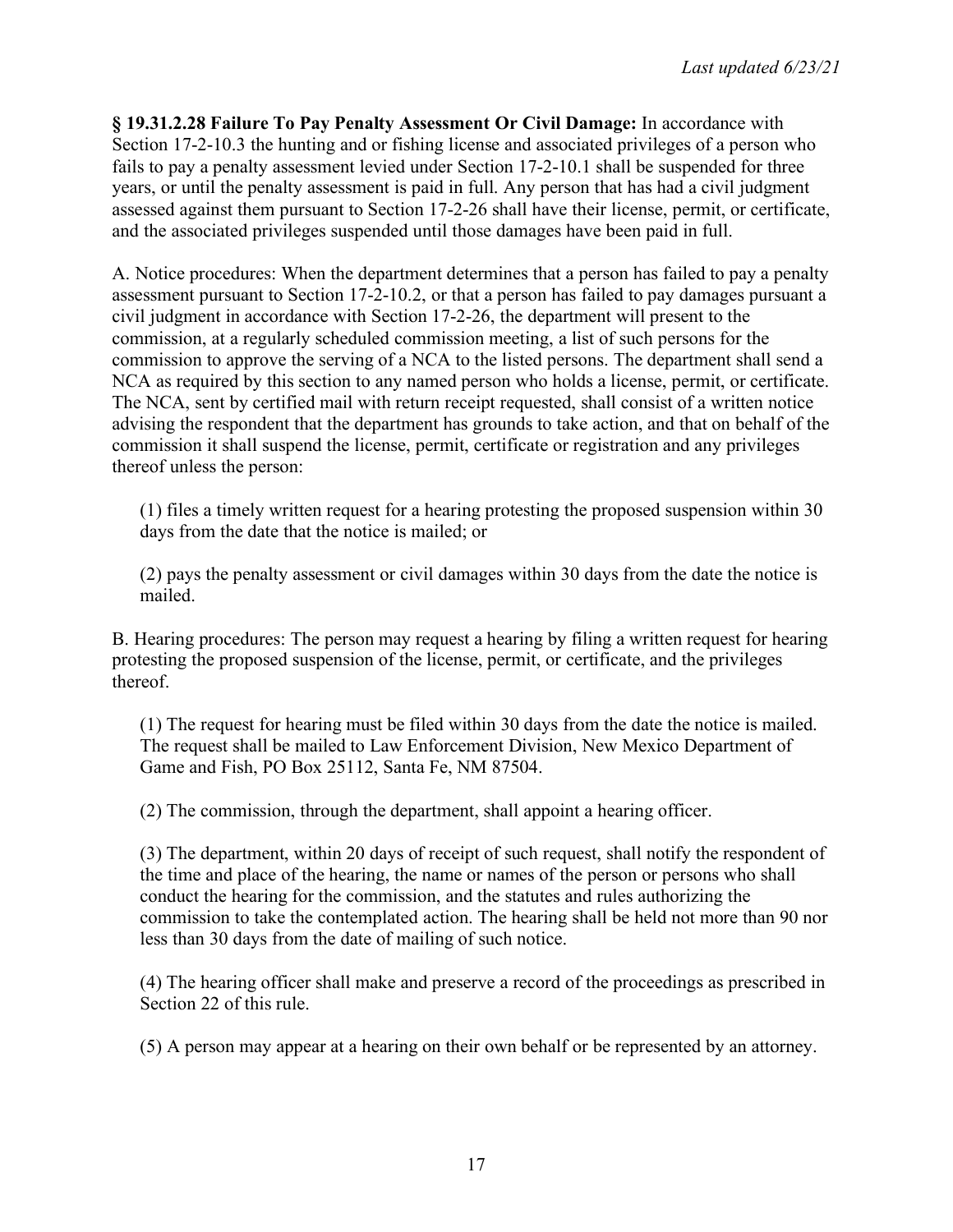(6) Hearings may be conducted in person or telephonically. Witnesses may appear in person or telephonically.

(7) Hearings may be postponed or continued at the discretion of the hearing officer.

(8) In proceedings held under this rule, the hearing officer may admit any evidence and may give probative effect to evidence that is of a kind commonly relied on by reasonably prudent people in the conduct of serious affairs. The hearing officer may, at his discretion, exclude incompetent, irrelevant, immaterial and unduly repetitious evidence. Documentary evidence may be received in the form of copies or excerpts. The hearing officer may take notice of judicially cognizable facts.

(9) The issues to be decided at the hearing are limited to whether the respondent:

(a) owes an outstanding penalty assessment or civil damages;

(b) is the person whose name appears on the list presented to the commission by the department.

(10) In any hearing under this section, relevant evidence shall be limited to the following:

(a) documentary evidence that the respondent owes an outstanding penalty assessment or civil damages;

(b) documentary evidence that the respondent has paid such penalty assessment or civil damages;

(c) evidence that the respondent is not the same person as the person whose name appears on the list presented to the commission;

(d) in lieu of a hearing, a respondent may pay the outstanding assessment or damages to the department and the suspension proceedings will cease.

(11) Within 30 days of any hearing, the hearing officer shall make and submit to the department a report setting forth his findings of fact, conclusions of law, and recommended decision.

(12) The department shall serve copies of the recommended decision to the parties by certified mail with return receipt requested.

(13) The commission shall consider the recommendation of the hearing officer, and determine if the respondent shall have their license, permit, or certificate, and the privileges thereof suspended until such time as the outstanding assessment or damages are paid.

C. Default orders for failure to request a hearing: In the event a respondent does not request a hearing, or pay their outstanding assessment or damages within 30 days of the date that notice